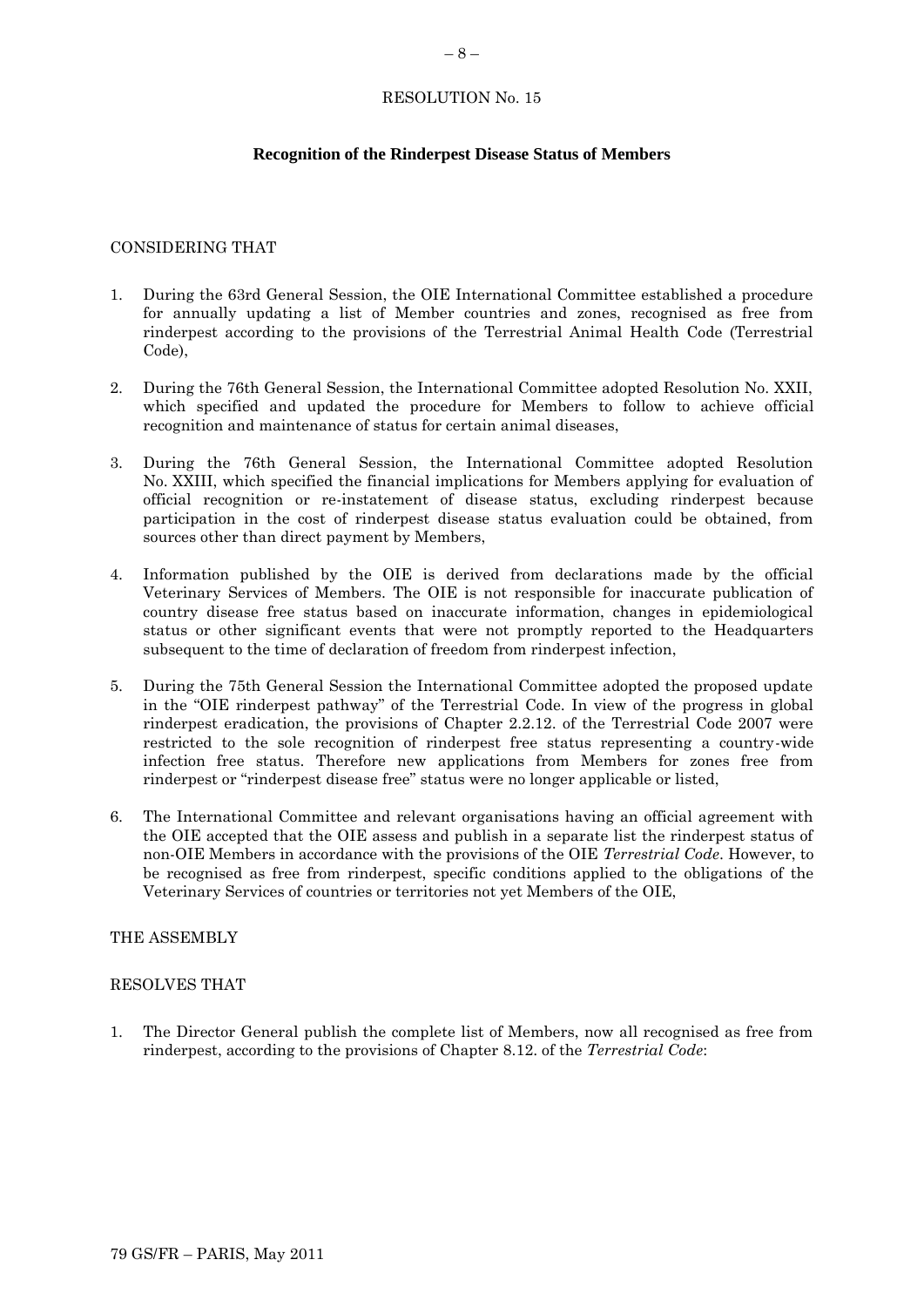| Afghanistan              | Czech Rep.                    | Laos                   | Russia                   |
|--------------------------|-------------------------------|------------------------|--------------------------|
| Albania                  | Denmark                       | Latvia                 | Rwanda                   |
| Algeria                  | Diibouti                      | Lebanon                | Sao Tomé and Principe    |
| Andorra                  | Dominican Rep.                | Lesotho                | San Marino               |
| Angola                   | Ecuador                       | Libya                  | Saudi Arabia             |
| Argentina                | Egypt                         | Liechtenstein          | Senegal                  |
| Armenia                  | El Salvador                   | Lithuania              | Serbia <sup>3</sup>      |
|                          |                               |                        |                          |
| Australia                | Equatorial Guinea             | Luxembourg             | Seychelles               |
| Austria                  | Eritrea                       | Madagascar             | Sierra Leone             |
| Azerbaijan               | Estonia                       | Malawi                 | Singapore                |
| Bahamas                  | Ethiopia                      | Malaysia               | Slovakia                 |
| Bahrain                  | Fiji                          | Maldives               | Slovenia                 |
| Bangladesh               | Finland                       | Mali                   | Somalia                  |
| Barbados                 | Former Yug. Rep. of Macedonia | Malta                  | South Africa             |
| <b>Belarus</b>           | France                        | Mauritania             | Spain                    |
| Belgium                  | Gabon                         | Mauritius              | Sri Lanka                |
| Belize                   | Gambia                        | Mexico                 | Sudan                    |
| Benin                    | Georgia                       | Micronesia (Federated) | Suriname                 |
| Bhutan                   | Germany                       | Moldova                | Swaziland                |
| Bolivia                  | Ghana                         | Mongolia               | Sweden                   |
| Bosnia and Herzegovina   | Greece                        | Montenegro             | Switzerland              |
| Botswana                 | Guatemala                     | Morocco                | Syria                    |
| Brazil                   | Guinea                        | Mozambique             | Tajikistan               |
| Brunei                   | Guinea Bissau                 | Myanmar                | Tanzania                 |
| Bulgaria                 | Guyana                        | Namibia                | Timor Leste              |
| Burkina Faso             | Haiti                         | Nepal                  | Thailand                 |
| Burundi                  | Honduras                      | Netherlands            | Togo                     |
| Cambodia                 | Hungary                       | New Caledonia          | Trinidad and Tobago      |
| Cameroon                 | Iceland                       | New Zealand            | Tunisia                  |
| Canada                   | India                         | Nicaragua              | Turkey                   |
| Cape Verde               | Indonesia                     | Niger                  | Turkmenistan             |
| Central African Republic | Iran                          | Nigeria                | Uganda                   |
| Chad                     | Iraq                          | Norway                 | Ukraine                  |
| Chile                    | Ireland                       | Oman                   | United Arab Emirates     |
| China (People's Rep. of) | Israel                        | Pakistan               | United Kingdom           |
| Chinese Taipei           | Italy                         | Panama                 | United States of America |
| Colombia                 | Jamaica                       | Papua New Guinea       | Uruguay                  |
| Comoros                  | Japan                         | Paraguay               | Uzbekistan               |
| Congo                    | Jordan                        | Peru                   | Vanuatu                  |
| Congo (Dem. Rep. of the) | Kazakhstan                    | Philippines            | Venezuela                |
| Costa Rica               | Kenya                         | Poland                 | Vietnam                  |
| Côte d'Ivoire            | Korea (Dem. People's Rep.)    | Portugal               | Yemen                    |
| Croatia                  | Korea (Rep. of)               | Qatar                  | Zambia                   |
| Cuba                     | Kuwait                        | Romania                | Zimbabwe                 |
| Cyprus                   | Kyrgyzstan                    |                        |                          |
|                          |                               |                        |                          |

2. The Director General publish the following list of all non-OIE Members which have rinderpest susceptible livestock and which are now all recognised as free from rinderpest according to the provisions of Chapter 8.12. of the *Terrestrial Code*:

| Marshall Islands               | St. Kitts and Nevis |
|--------------------------------|---------------------|
| Nauru                          | St. Lucia           |
| Niue                           | St. Vincent and the |
| Palau                          | Tonga               |
| Palestinian Auton. Territories | Tuvalu              |
| Samoa                          | Vatican             |
| Solomon Islands                |                     |
|                                |                     |

St. Lucia St. Vincent and the Grenadines

l

<sup>3</sup> Excluding Kosovo administered by the United Nations.